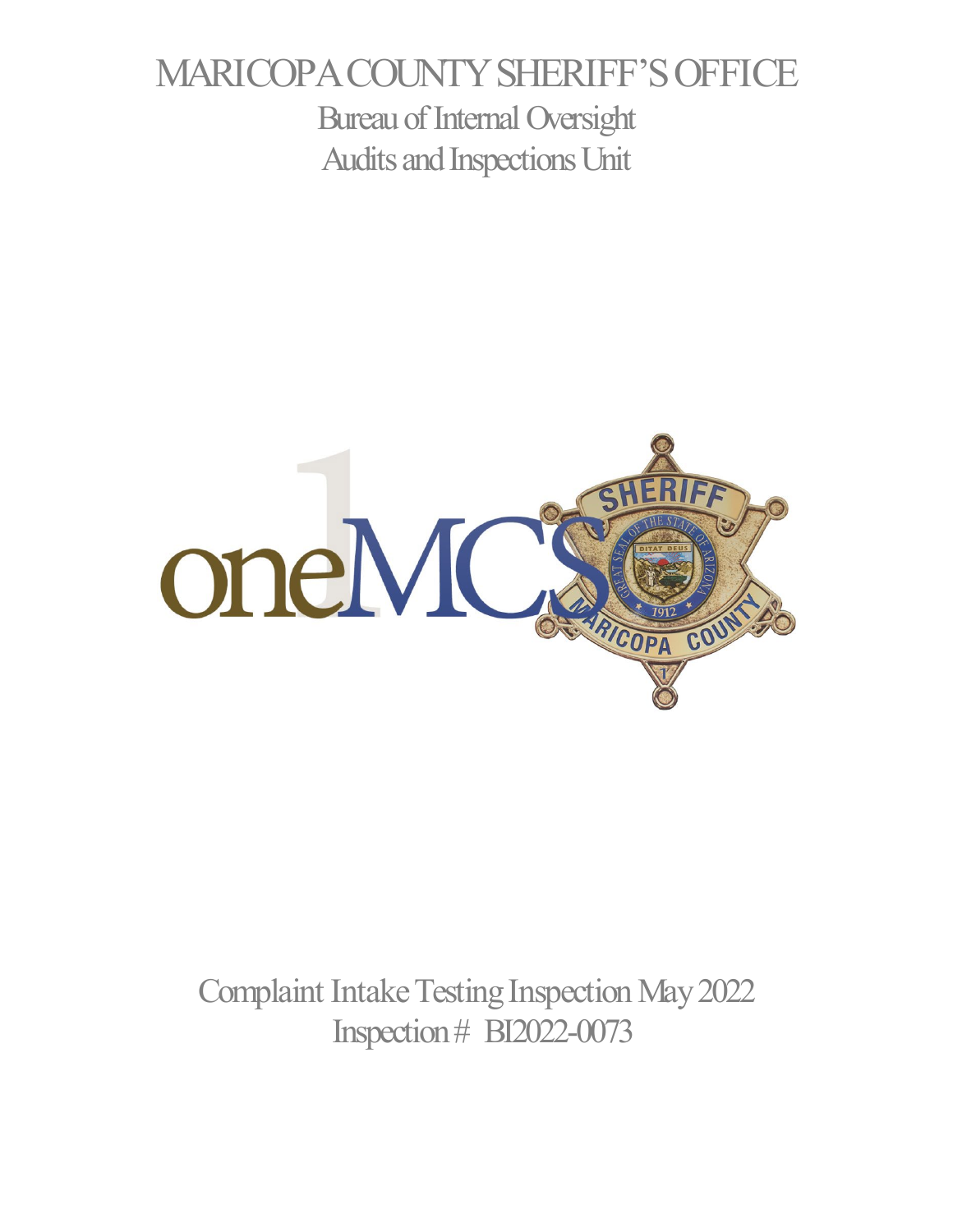The Bureau of Internal Oversight's (BIO) Audits and Inspections Unit (AIU) conducts Complaint Intake Test inspections on a monthly basis. The purpose of this inspection is to determine employee compliance with Office Policies GH-2, *Internal Investigations* and GI-1, *Radio and Enforcement Communications Procedures* as they relate to the civilian complaint intake process. To ensure consistent inspections, the *Complaint Intake Testing Matrix* developed by the AIU is utilized.

To achieve this, the AIU will conduct monthly inspections of the complaint intake tests completed by an outside vendor selected by the MCSO for this purpose. This vendor is responsible for having testers file fictitious complaints either in person at MCSO facilities, by telephone, by mail, by e-mail or by using MCSO's website to determine if MCSO employees process the intake of complaints in accordance with MCSO policy.

The vendor has been issued open Purchase Orders for Fiscal Year ending June 30<sup>th</sup> which allows for random and targeted tests to allow MCSO to assess the complaint intake process. The vendor determines the number of tests it will conduct and when and how it will conduct these tests. Additionally, the vendor has submitted testing methodologies and testing paperwork which has been approved by the AIU. These methodologies include the requirement to audio and video record all in-person tests and audio record all telephone tests. The testing vendor will adhere to these methodologies when conducting complaint intake testing for the Office.

## **Compliance Objectives:**

- Are employees providing civilians with appropriate and accurate information about the complaint process?
- Are employees promptly notifying the Professional Standards Bureau (PSB) upon the receipt of a complaint?
- Are employees providing the PSB with accurate and complete information?
- Are employees attempting to discourage, interfere with, or delay civilians from registering a complaint?

## **Criteria:**

MCSO Policy GH-2, *Internal Investigations*

MCSO Policy GI-1, *Radio and Enforcement Communications Procedures*

## **Conditions:**

AIU began conducting the inspection of Complaint Intake Testing in January 2019 for tests performed during the month of December 2018. The following charts illustrate rolling 12-month histories of compliance with Office Policy. "N/A" indicates a particular type of testing was not performed during that month.

There were four Complaint Intake Tests conducted during the month of May 2022; all were in-person tests. AIU inspected all four complaint intake tests. These tests are discussed in further detail under the applicable report sub-sections below.

## **In-Person Testing**

There were four In-Person Complaint Intake Tests conducted during the month of May 2022.

## **1. TEST #:** 85

**DISTRICT/DIVISION:** District 1

**TEST SCENARIO:** Tester posed as a female who was at a fast-food restaurant having breakfast and observed a deputy allegedly demanding that he be given free food and was being rude and disrespectful to the employee.

**ACTIONS TAKEN:** The tester went to the office of District 1 to file a complaint. A sergeant came out and took contact information for the tester and details of the complaint. The interview was audio and video recorded by the sergeant in accordance with Office policy.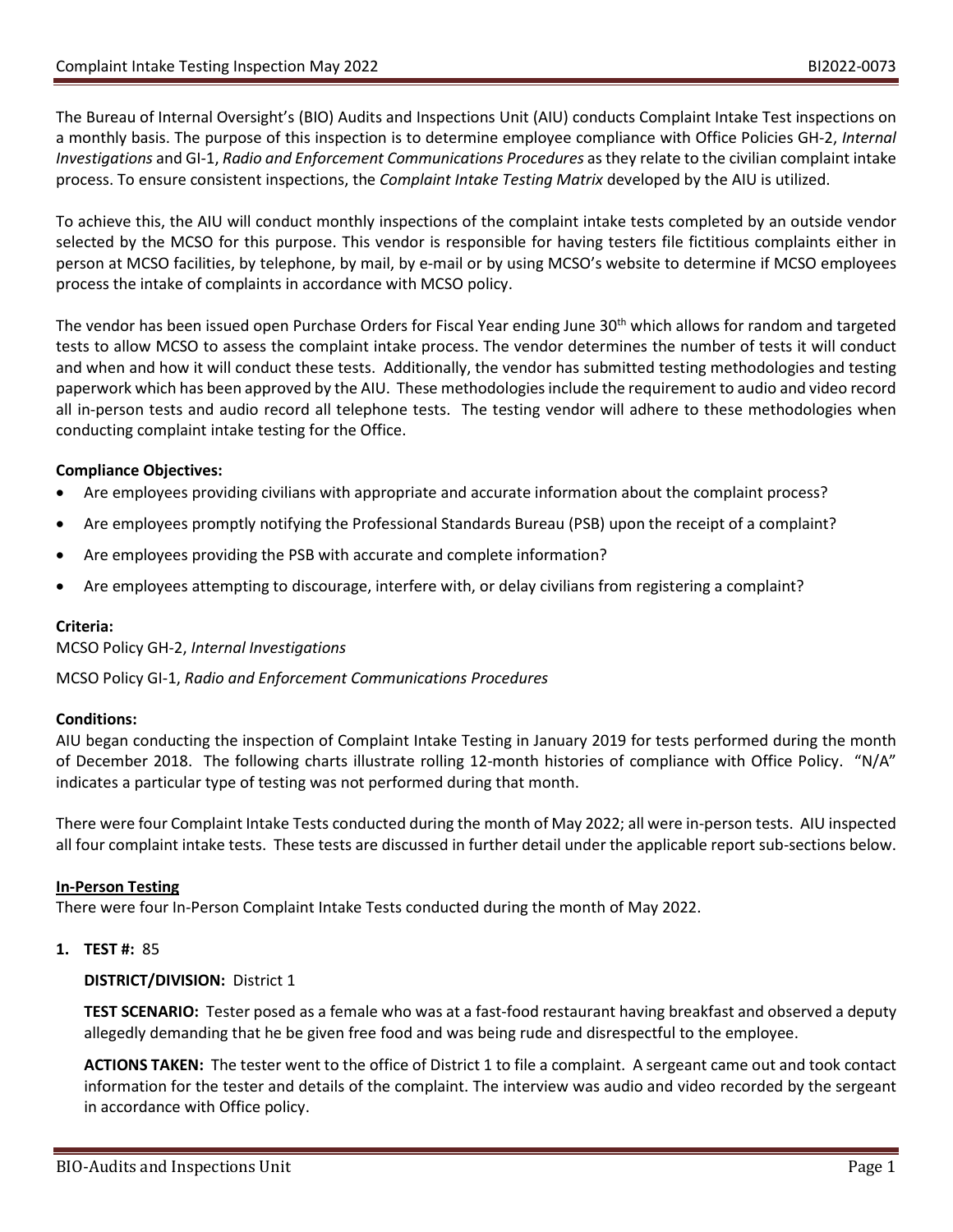The tester received a phone call from PSB five days later providing her with an IA number and the contact information for the assigned investigator.

**RESULTS:** No deficiencies were noted.

**TESTER COMMENTS:** N/A.

**BIO FOLLOW UP:** None required.

#### **2. TEST #:** 86

**DISTRICT/DIVISION:** District 7

**TEST SCENARIO:** Tester posed as a woman who observed a uniformed deputy allegedly purchase alcohol at Target and slurring his speech.

**ACTIONS TAKEN:** The tester went to the office of District 7 to file a complaint and waited a short time in the lobby for an on-duty sergeant. The sergeant came out to the lobby and audio and video recorded the interview. At the conclusion of the interview, the sergeant gave his business card to the tester and explained the process and informed the tester that the matter would be investigated.

The tester received a phone call from PSB the following day providing her with an IA number and the contact information for the assigned investigator.

**RESULTS:** No deficiencies were noted.

**TESTER COMMENTS:** "*This district office had a friendly vibe to it*. *The woman was very friendly. …[On-duty sergeant] was very thorough in telling me how they'd investigate, and spoke directly about an "investigation". …I thought he was great at making me feel like my complaint was valid & important."*

**BIO FOLLOW UP:** None required.

#### **3. TEST #:** 88

**DISTRICT/DIVISION:** District 2

**TEST SCENARIO:** Tester posed as a woman who observed a deputy in an MCSO vehicle allegedly throw trash out his window and then drive off.

**ACTIONS TAKEN:** The tester went to the office of District 2 to file a complaint and waited a short time in the lobby for an on-duty sergeant. The sergeant came out to the lobby and audio and video recorded the interview. At the conclusion of the interview, the sergeant gave his business card to the tester and explained the process and informed the tester that the matter would be investigated.

The tester received a phone call from PSB the following day providing her with an IA number and the contact information for the assigned investigator.

**RESULTS:** No deficiencies were noted.

**TESTER COMMENTS:** N/A.

**BIO FOLLOW UP:** None required.

#### **4. TEST #:** 91

**DISTRICT/DIVISION:** Lake Patrol

**TEST SCENARIO:** Tester posed as a Middle Eastern man who was with his friends at the Usery Park area. They were approached by a deputy who was allegedly acting aggressive and rude, and who threatened to call ICE on them.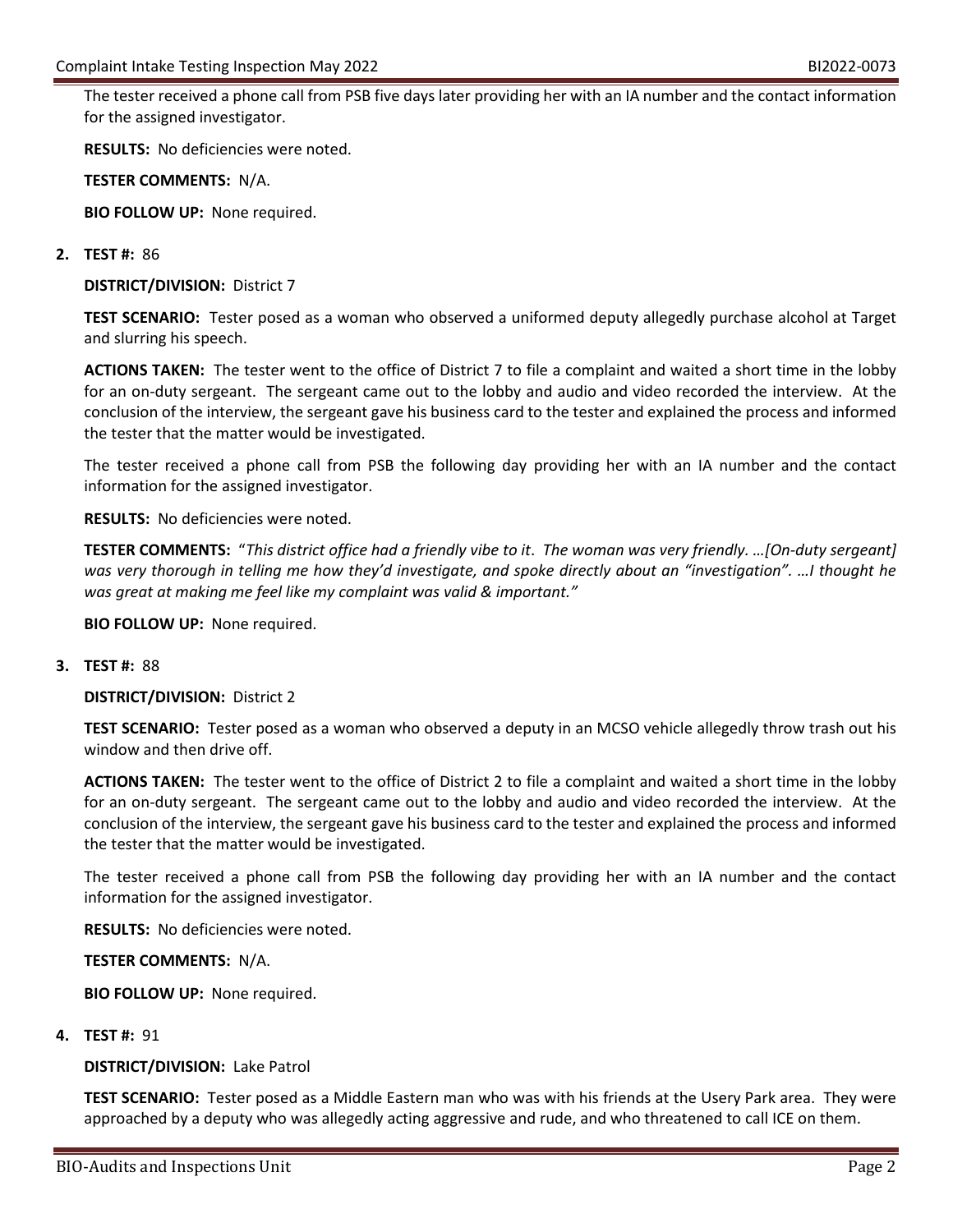**ACTIONS TAKEN:** The tester went to the office of Lake Patrol District to file a complaint and waited a short time in the lobby for an on-duty sergeant. The sergeant came out to the lobby and audio and video recorded the interview. At the conclusion of the interview, the sergeant gave his business card and a *Comment and Complaint Form* to the tester and explained the process and informed the tester that the matter would be investigated.

The tester received a phone call from PSB six days later providing him with an IA number and the contact information for the assigned investigator.

**RESULTS:** No deficiencies were noted.

**TESTER COMMENTS:** *"[On-duty sergeant] was in a meeting and left the meeting to take in my complaint. …[on-duty sergeant] was respectful and asked numerous questions to understand what happened and respected when I said I don't know. …Very professional."*

**BIO FOLLOW UP:** None required.

It was determined that MCSO employee compliance with applicable Office Policy GH-2, *Internal Investigations* was 100%, as illustrated by the table below:

| <b>Inspection Element</b>                                                                                                                                                    | Not In<br>Compliance | $\ln$<br>Compliance | <b>Total</b> | Compliance<br>Rate |
|------------------------------------------------------------------------------------------------------------------------------------------------------------------------------|----------------------|---------------------|--------------|--------------------|
| Determine if the complaint was accepted.                                                                                                                                     | 0                    | 4                   | 4            | 100%               |
| Determine if the complaint was taken in a courteous manner.                                                                                                                  | 0                    | 4                   | 4            | 100%               |
| If the complainant did not speak, read, or write in English, or<br>was deaf or hard of hearing, determine if the complaint was<br>accepted.                                  | N/A                  | N/A                 | N/A          | N/A                |
| Determine if the complaint was referred to the on-duty<br>supervisor.                                                                                                        | 0                    | 4                   | 4            | 100%               |
| If a supervisor was not available, verify that the employee<br>obtained pertinent information and had a supervisor make<br>contact with the complainant as soon as possible. | N/A                  | N/A                 | N/A          | N/A                |
| Determine if original recordings and documents were attached<br>to BlueTeam or sent via interoffice mail to PSB.                                                             | 0                    | 4                   | 4            | 100%               |
| Verify that complaint was entered into BlueTeam or IAPro.                                                                                                                    | 0                    | 4                   | 4            | 100%               |
| Determine if the employee attempted to discourage, interfere<br>or delay complaint.                                                                                          | 0                    | 4                   | 4            | 100%               |
| If alleged conduct is of a criminal nature, determine that the<br>chain of command was notified, who then notified PSB.                                                      | N/A                  | N/A                 | N/A          | N/A                |
| Verify that the complaint was audio and/or video recorded.                                                                                                                   | 0                    | 4                   | 4            | 100%               |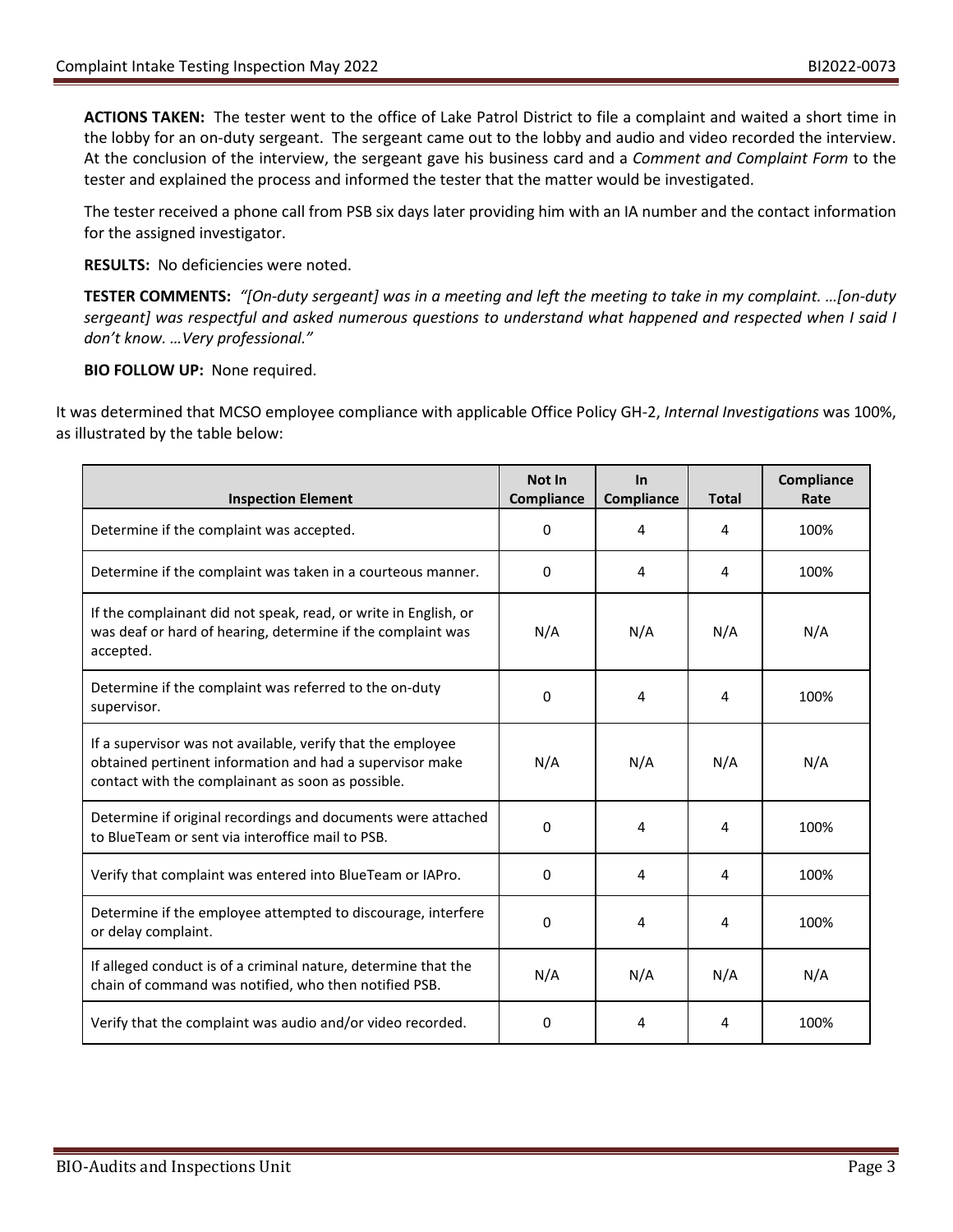| Determine if the following minimum amount of information<br>was obtained:                                                                                                                                             |   |    |    |      |
|-----------------------------------------------------------------------------------------------------------------------------------------------------------------------------------------------------------------------|---|----|----|------|
| Complainant's name                                                                                                                                                                                                    | 0 | 4  | 4  | 100% |
| Complainant's contact information                                                                                                                                                                                     |   |    |    |      |
| Location of the complaint occurrence                                                                                                                                                                                  |   |    |    |      |
| Report number and deputy name, if known                                                                                                                                                                               |   |    |    |      |
| Determine if verbal or written acknowledgement was provided<br>that the complaint was received, documented, forwarded for<br>investigation and that complainant would be contacted by a<br>department representative. | 0 | 4  | 4  | 100% |
| Determine if the complaint was immediately forwarded to PSB.                                                                                                                                                          | 0 | 4  | 4  | 100% |
| Determine if the complaint notification was sent within 7 days<br>including IA# and investigator name and contact number.                                                                                             | 0 | 4  | 4  | 100% |
| Determine if the employee reported accurate information in<br>the complaint.                                                                                                                                          | 0 | 4  | 4  | 100% |
| <b>Overall compliance for In-Person testing</b>                                                                                                                                                                       | Ω | 48 | 48 | 100% |

Below is a rolling 12-month historical comparison of compliance for In-Person tests:



## **Testing by U.S. Mail**

There were no Complaint Intake Tests conducted by U.S. Mail during the month of May 2022.

Below is a rolling 12-month historical comparison of compliance for tests conducted by U.S. Mail: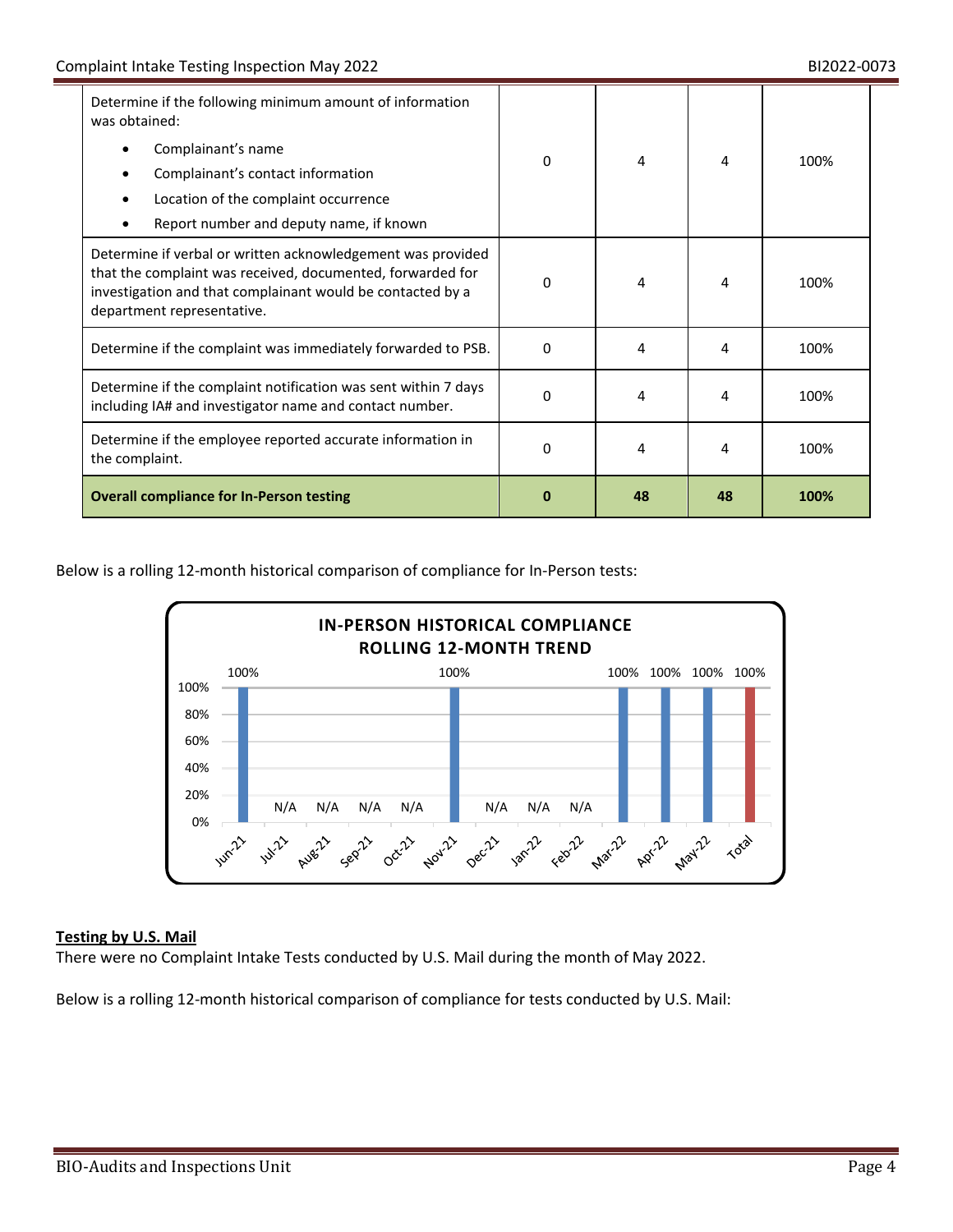

#### **Testing by Telephone**

There were no Complaint Intake Tests conducted by Telephone during the month of May 2022.

Below is a rolling 12-month historical comparison of compliance for tests conducted by Telephone:



## **Testing by Telephone via Communications Division**

There were no Complaint Intake Tests conducted by Telephone via the Communications Division for the month of May 2022.

Below is a rolling 12-month historical comparison of compliance for tests conducted by Telephone via the Communications Division: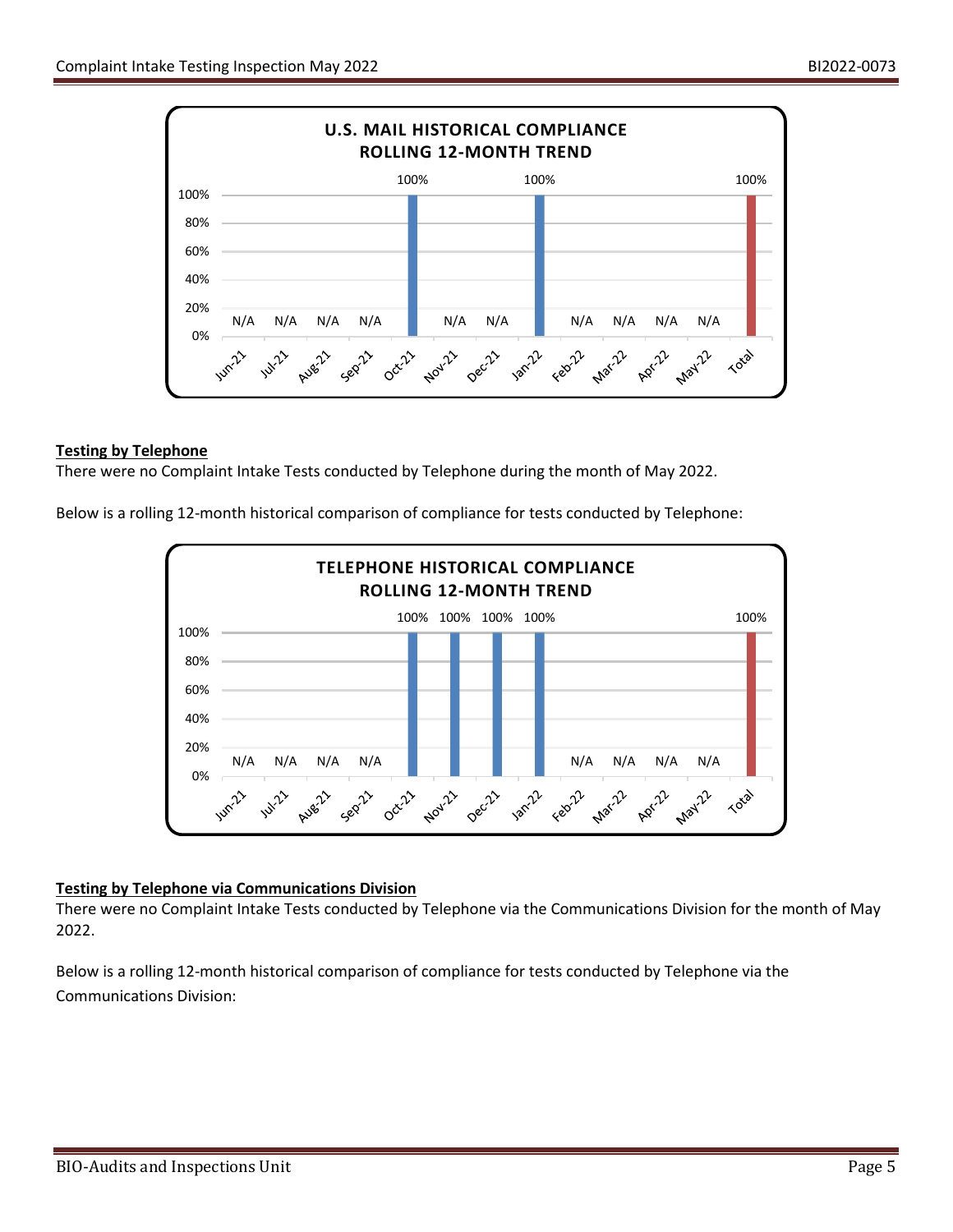

#### **Testing by E-Mail**

There were no Complaint Intake Tests conducted by E-mail during the month of May 2022.

Below is a rolling 12-month historical comparison of compliance for tests conducted by E-mail:



#### **Testing Online via MCSO's Website**

There were no Complaint Intake Tests conducted online during the month of May 2022 using the Office's website.

Below is a rolling 12-month historical comparison of compliance for filing a complaint Online: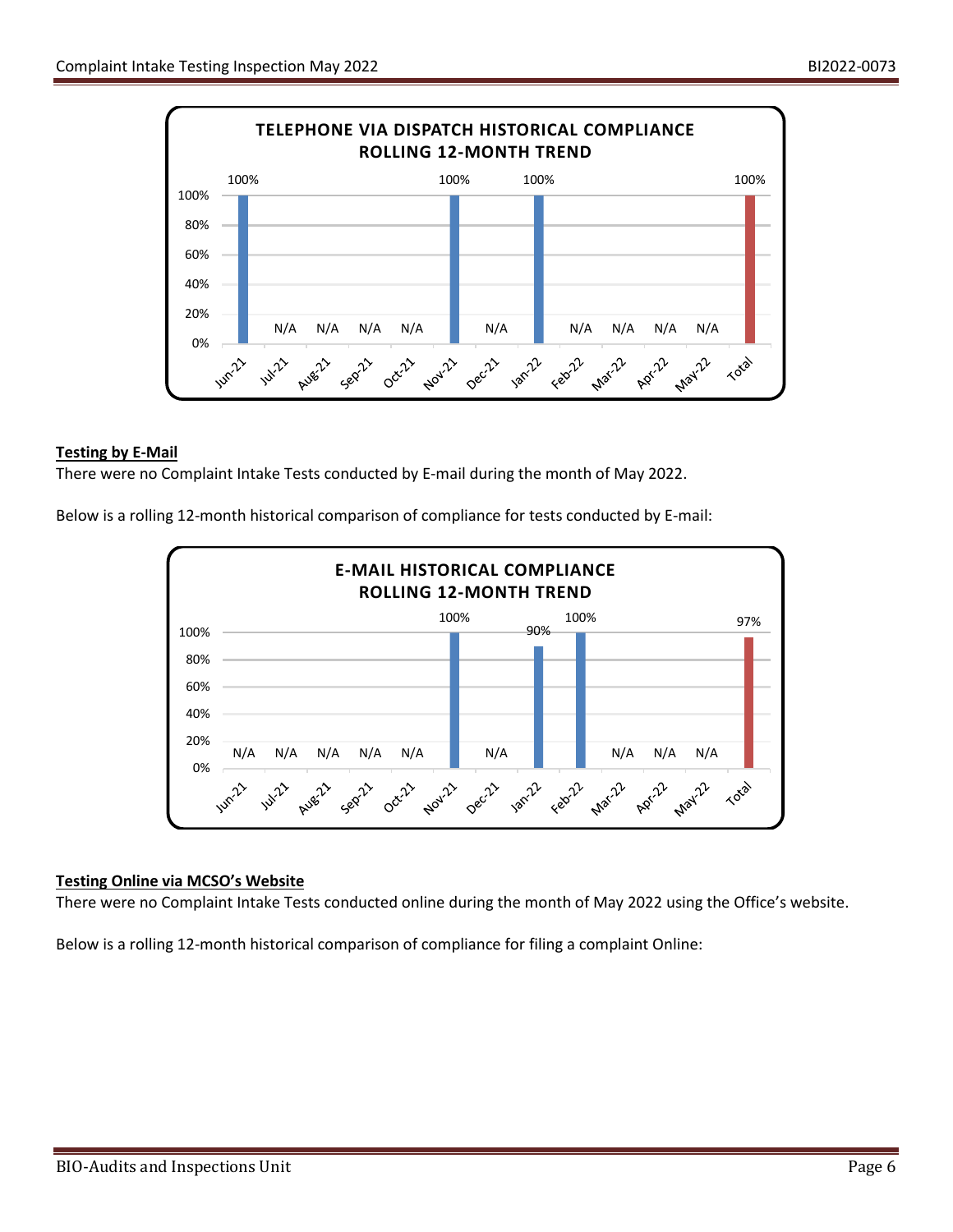

#### **Overall Compliance for May 2022:**

| <b>Compliance Rate by Method of Testing</b><br><b>May 2022</b>         | Compliance<br>Rate |
|------------------------------------------------------------------------|--------------------|
| Tests conducted In Person                                              | 100%               |
| Tests conducted by U.S. Mail                                           | N/A                |
| Tests conducted by Telephone                                           | N/A                |
| Tests conducted via Dispatch                                           | N/A                |
| Tests conducted via E-mail                                             | N/A                |
| Tests conducted by filing a complaint Online                           | N/A                |
| Overall Compliance for all Complaint Intake Tests Inspected - May 2022 | 100%               |

Below is a chart illustrating compliance rate by type of test conducted for the month of May 2022 as compared with the corresponding year-to-date compliance rate: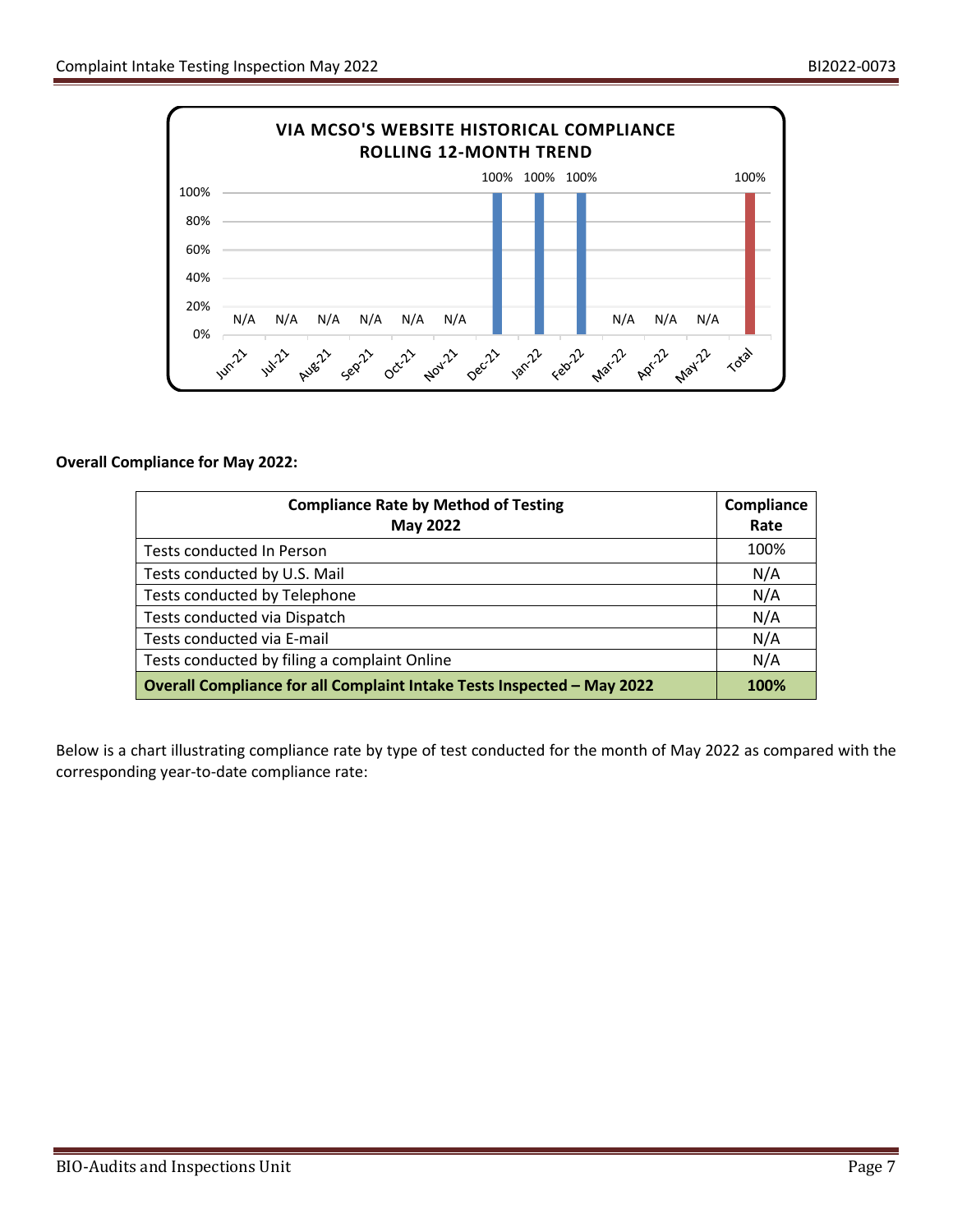

# **History of Overall Compliance:**

Below is a rolling 12-month historical comparison of compliance for all Complaint Intake Testing:



There were no deficiencies noted during the inspection period.